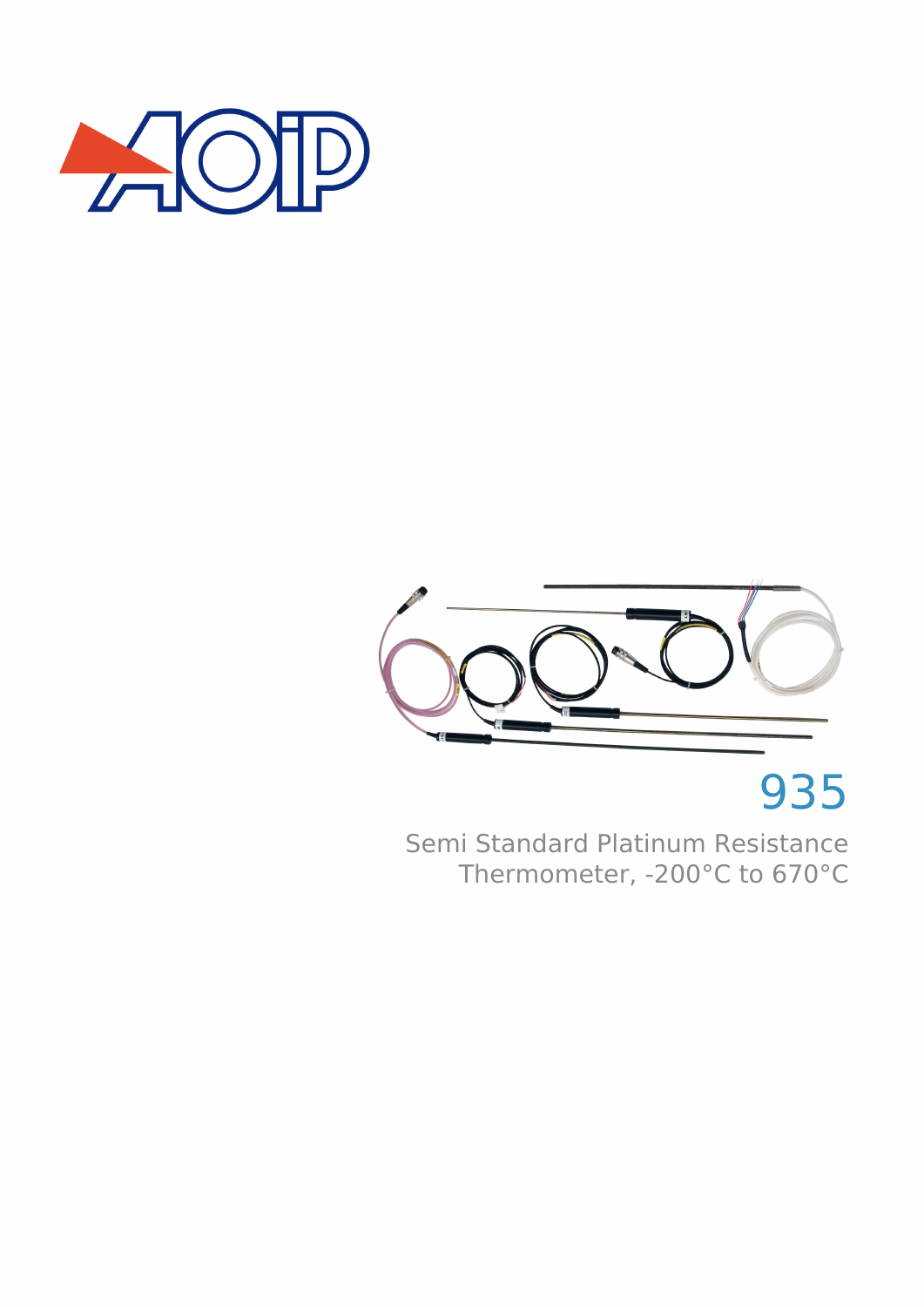

These industrial platinum resistance thermometers are ideal for field and lab use. Suitable for use as working standards in dry blocks and liquid baths or as high accuracy probes for our range of true temperature indicators.

## **Description**

These industrial platinum resistance thermometers are working standards ideal for field and lab use. Suitable for use as working standards in dry blocks and liquid baths or as high accuracy probes for our range of true temperature indicators.

All the thermometers are metal sheathed and both less fragile and more affordable than the 909 range of true Standard Platinum Resistance Thermometers used in laboratories. All the thermometers use handmade coil wound platinum sensing elements to give high accuracy and low drift. Isotech's UKAS accredited lab can calibrate to the smallest of uncertainties.

#### Key features:

- High stability reference probes
- High stability Platinum coil element
- Wide operating range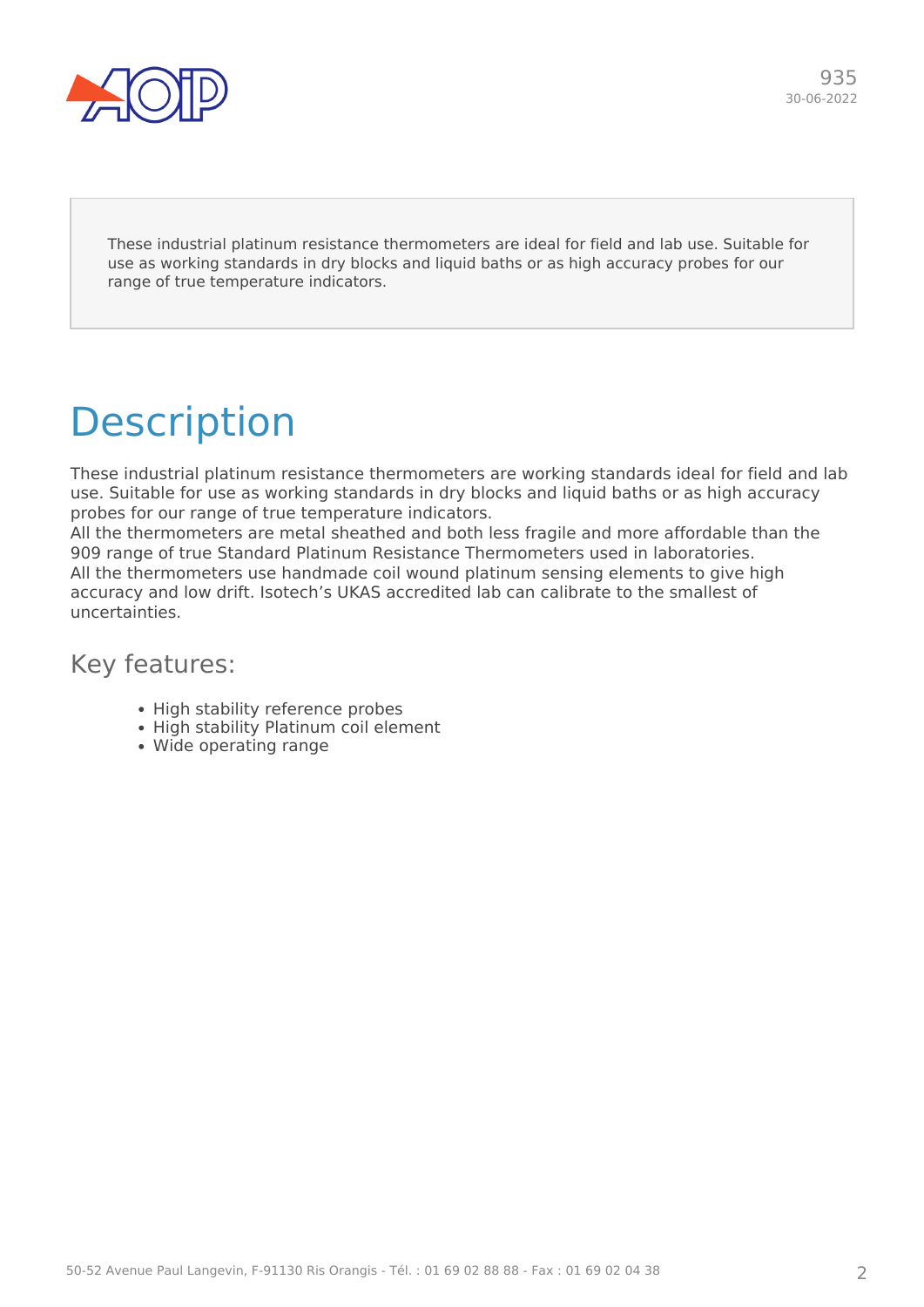

## **Specifications**

## General specifications

| R <sub>0</sub>            | $100 \Omega \pm 0.05 \Omega$                      |  |
|---------------------------|---------------------------------------------------|--|
| Alpha                     | $0.003850 \pm 0.000005$                           |  |
| Standard                  | <b>IEC 60751</b>                                  |  |
| Stability                 | $0.010 \Omega$ / year                             |  |
| Recommended current       | 1 <sub>mA</sub>                                   |  |
| Self heating at 1 mA      | $0.004$ °C                                        |  |
| Connection                | Four wire                                         |  |
| Max handle<br>temperature | $80^{\circ}$ C                                    |  |
| Calibration               | <b>Optional UKAS</b><br>calibration at extra cost |  |

## General purpose probes

| Reference      | Temperatu<br>re range        | Diameter | Length (A) | Sensing<br>length (B) | Handle (C)            | Cable    | Application                                        |
|----------------|------------------------------|----------|------------|-----------------------|-----------------------|----------|----------------------------------------------------|
| 935-14-11<br>2 | $-50$ to<br>250°C            | 3 mm     | 225 mm     | 6 <sub>mm</sub>       | No handle             | 2 m PTFE | General<br>purpose<br>With<br>$TTI-10$             |
| 935-14-61      | $-50$ to<br>$250^{\circ}$ C  | 4 mm     | 300 mm     | 6 mm                  | 19 x 120<br>mm        | 2 m PTFE | Fast<br>response<br>time<br>Low stem<br>conduction |
| 935-14-13      | $-196$ to<br>$250^{\circ}$ C | 6 mm     | 350 mm     | $25 \, \text{mm}$     | 25 x 115<br>mm        | 2 m PTFE | Low tempe<br>rature                                |
| 935-14-11<br>3 | $-100$ to<br>$250^{\circ}$ C | 6 mm     | 350 mm     | 25 mm                 | 19 x 120<br>mm        | 2 m PTFE | General<br>purpose                                 |
| 935-14-16      | $-100$ to<br>450°C           | 6 mm     | 450 mm     | 25 mm                 | $19 \times 120$<br>mm | 2 m PTFE | General<br>purpose                                 |
| 935-14-11<br>6 | $-100$ to<br>450°C           | 6 mm     | 350 mm     | 25 mm                 | 19 x 120<br>mm        | 2 m PTFE | General<br>purpose<br>With MilliK                  |
| 935-14-72      | $-50$ to<br>670°C            | 6 mm     | 375 mm     | 25 mm                 | No handle             | 2 m PTFE | With<br>Jupiter /<br>Gemini                        |
| 935-14-98      | $-50$ to                     | 4 mm     | 300 mm     | 8 mm                  | No handle             | 2 m PTFE | Low stem                                           |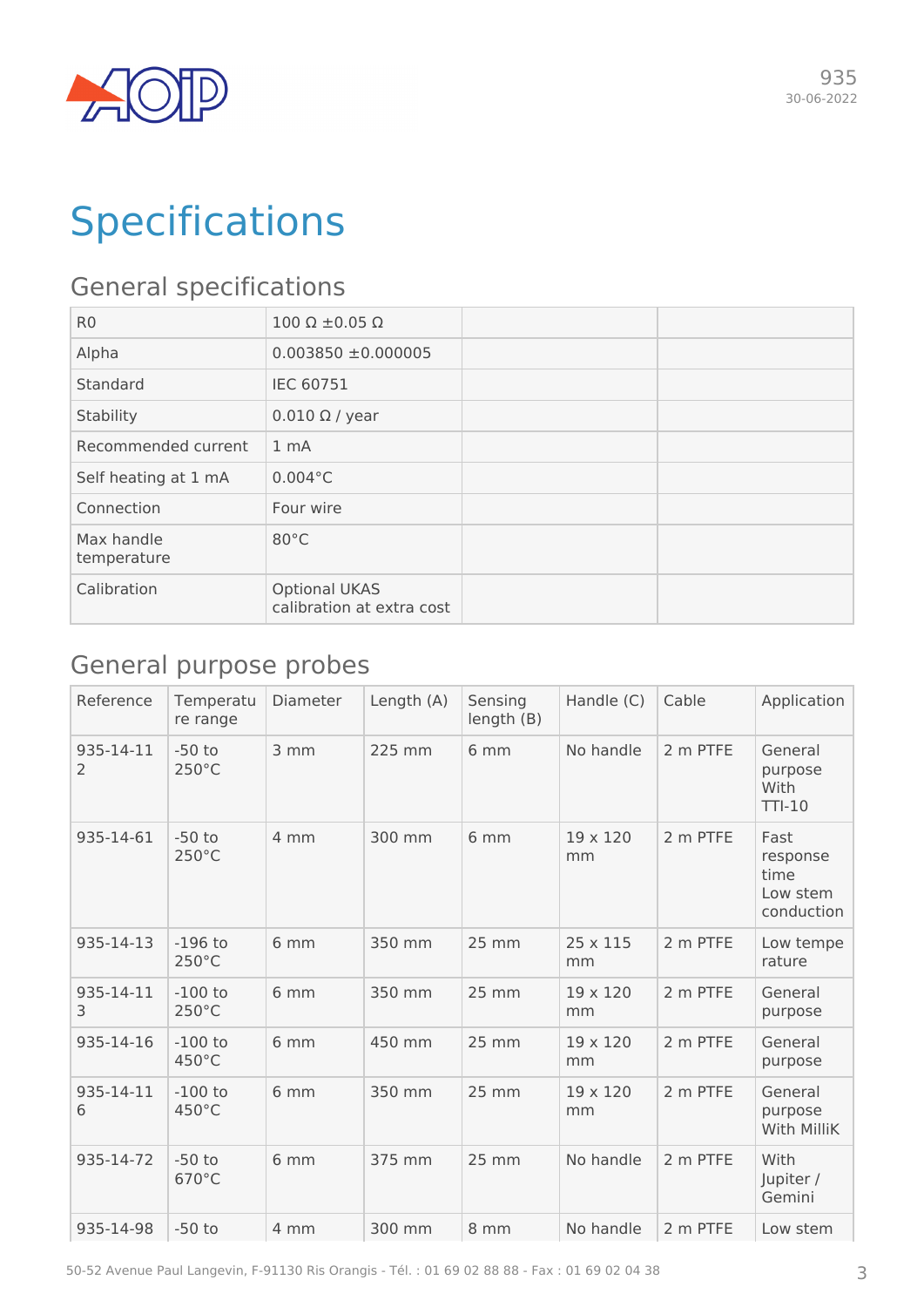

| $350^{\circ}C$<br>-- |  |  | <b>Conduction</b> |
|----------------------|--|--|-------------------|
|                      |  |  |                   |

### Angled probes

(Angled head provides maximum clearance at top of calibration bath)

| Referen<br>ce    | Temper<br>ature<br>range    | Diamete<br>r   | Length<br>(A)              | Sensing<br>length<br>(B) | Handle<br>(C) | Cable |               | Application |                                        |
|------------------|-----------------------------|----------------|----------------------------|--------------------------|---------------|-------|---------------|-------------|----------------------------------------|
| $935 - 14$<br>82 | $-50$ to<br>$250^{\circ}$ C | 4 mm           | $165$ mm                   | $6 \text{ mm}$           | 50 mm         |       | 1.5 m PTFE    |             | With<br>Europa /<br>Venus /<br>Calisto |
| $935 - 14$<br>85 | $-50$ to<br>$250^{\circ}$ C | $6 \text{ mm}$ | $385 \, \text{mm}$   25 mm |                          | 35 mm         |       | $0.54$ m PTFE |             | With<br><b>Oceanus</b><br>6            |

### Working industrial standards

| Reference          | Temperatu<br>re range       | Diameter       | Length (A) | Sensing<br>length (B) | Handle (C)         | Cable |          |
|--------------------|-----------------------------|----------------|------------|-----------------------|--------------------|-------|----------|
| 935-14-95L -200 to | $165^{\circ}$ C             | $6 \text{ mm}$ | 480 mm     | $25 \text{ mm}$       | $25 \times 115$ mm |       | 2 m PTFE |
| 935-14-95<br>Н     | $-80$ to<br>$670^{\circ}$ C | $6 \text{ mm}$ | 480 mm     | $25 \text{ mm}$       | $19 \times 120$ mm |       | 2 m PTFE |

## Typical uncertainties of 935 PRTs with UKAS calibration

| Temperature<br>$^{\circ}{\rm C}$ | 935-14-95L | 935-14-61<br>935-14-13 | 935-14-13 | 935-14-95H<br>935-14-72<br>935-14-16 | 935-14-95H<br>935-14-72 |
|----------------------------------|------------|------------------------|-----------|--------------------------------------|-------------------------|
| $-196$                           | 25 mK      |                        | 25 mK     |                                      |                         |
| $-80$                            | 20 mK      |                        | 20 mK     | 25 mK                                | 25 mK                   |
| $-50$                            | 15 mK      | 15 mK                  | 15 mK     | 20 mK                                | 20 mK                   |
| $\mathbf 0$                      | 10 mK      | 10 mK                  | 10 mK     | 15 mK                                | 15 mK                   |
| 50                               | 10 mK      | 10 mK                  | 10 mK     | $15 \, mK$                           | 15 mK                   |
| 156                              | 10 mK      | 10 mK                  | 10 mK     | 15 mK                                | 20 mK                   |
| 232                              |            | 15 mK                  | 15 mK     | 20 mK                                | 25 mK                   |
| 420                              |            |                        |           | 40 mK                                | 40 mK                   |
| 550                              |            |                        |           |                                      | 50 mK                   |
| 660                              |            |                        |           |                                      | 50 mK                   |